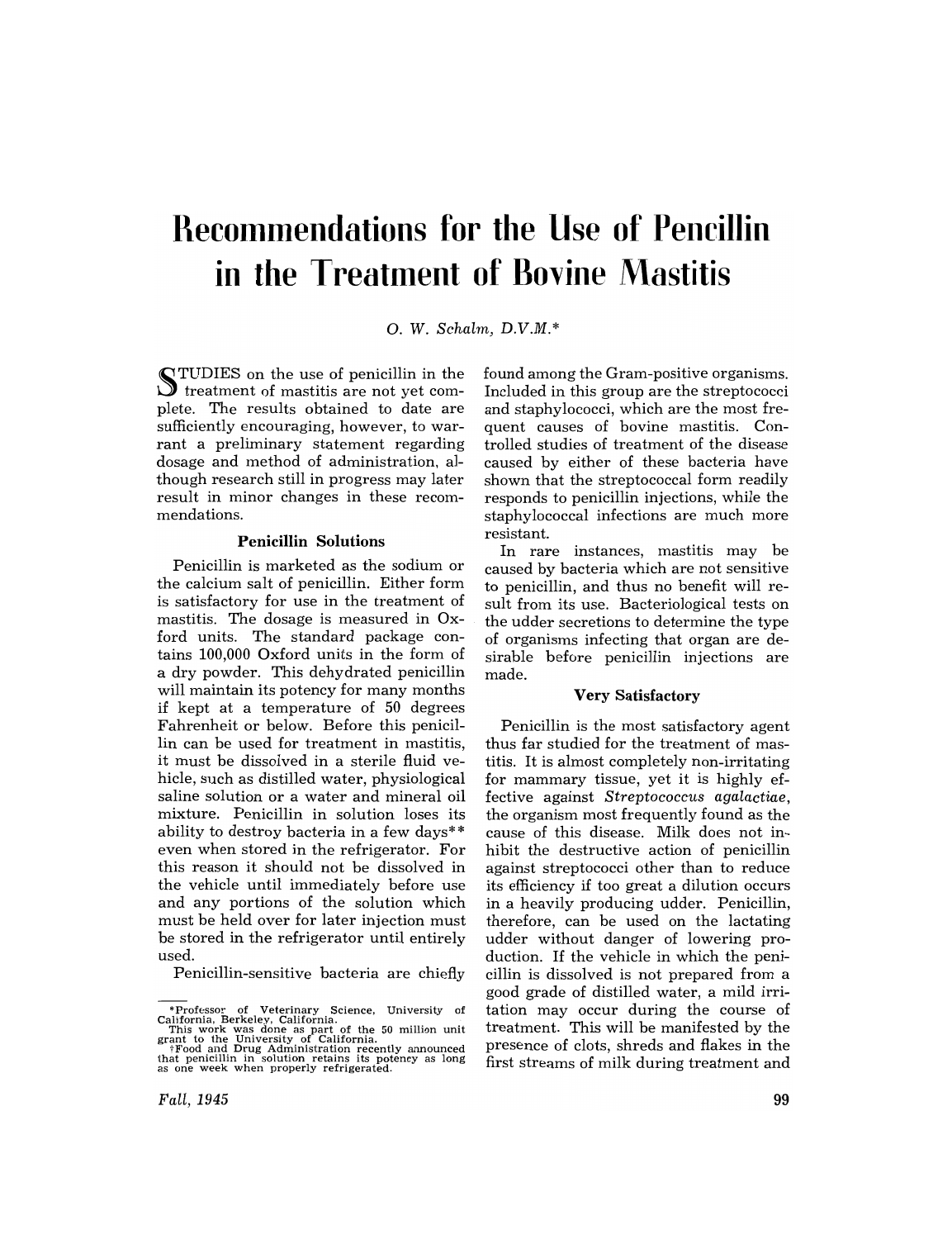for 24 to 48 hours after the injections have been completed.

Penicillin-sensitive bacteria are not destroyed by immediate contact with this agent, but prolonged exposure is required -thus in the treatment of mastitis, an adequate concentration of penicillin must be maintained within the infected quarter for a sufficient period of time to result in be injected through the teat opening immediately after the regular milking. The end of the teat must be disinfected before the injection is made and the syringe and teat canula must be sterile and free from foreign material.

The following table shows the results obtained with various dosages of penicillin under controlled conditions:

| Type of<br>Infection | Oxford Units<br>of Penicillin<br>per Injection | Number of<br>Injections<br>Given | Number of<br>Hours Between<br>Injections | Percentage<br>of Cures |  |
|----------------------|------------------------------------------------|----------------------------------|------------------------------------------|------------------------|--|
| *Streptococci        | 50,000                                         |                                  | 12 or 24                                 | 97.0                   |  |
|                      | 20,000                                         |                                  | 12                                       | 81.0                   |  |
| 66                   | 20,000                                         |                                  | 12                                       | 89.0                   |  |
|                      | 10,000                                         |                                  | 12                                       | 69.0                   |  |
| †Staphylococci       | 50,000                                         |                                  | 24                                       | 32.0                   |  |
|                      | 20,000                                         |                                  | 12                                       | 27.0                   |  |
| 65                   |                                                |                                  |                                          | 71.0                   |  |
| $\epsilon$           |                                                |                                  |                                          | 26.0                   |  |
|                      |                                                | 20,000<br>10,000                 |                                          | 12<br>12               |  |

\* Streptococcus agalactiae-magnified 900 times in milk sample.

t Staphylococcus aureus.

complete destruction of all infecting organisms. The amount of penicillin and the length of time required to completely destroy the infecting organisms appear to vary from one quarter to another. In the present state of our knowledge, it is not possible to predict the minimum dosage or length of time necessary to remove the infection from a given quarter. Therefore, a procedure of treatment must be established which will result in a satisfactory number of cures in any given group of infected quarters.

# **Volume of Vehicle**

In the majority of our trials to date, 50 cc. of sterile distilled water has been used as the vehicle of the penicillinwith a few, however, as little as 10 cc. of the water was employed. With lactating quarters, the volume of vehicle does not seem to be important as the milk produced will carry the penicillin throughout the gland. In the treatment of dry glands, it is probably desirable to employ at least 50 cc. of the vehicle in order to facilitate a thorough distribution of the penicillin in. the gland. The penicillin solution is to

The table reveals a marked difference in response to penicillin injections between streptococcal and staphylcoccal infections. While extremely limited as to number of quarters treated, the data do indicate an increase in efficiency of the penicillin treatments when given to the dry udder.

From the results obtained to date, we conclude that 100,000 Oxford units of penicillin is a satisfactory dose for the majority of quarters infected with *Str. agalactiae.* This should be dissolved in 250 cc. of sterile distilled water or other suitable vehicle and administered in five separate injections of 50 cc. each (20,000 units) given immediately after each milking for five milkings. Reducing the dosage or number of injections may lower the number of cures. This treatment can be administered to either lactating or dry cows and in acute, chronic or latent cases of mastitis. Ten to 14 days after treatment, samples from treated quarters should be checked by bacteriological tests for evidence of infection. If the streptococci are still present, a second course of treatment, using 50,000 units per in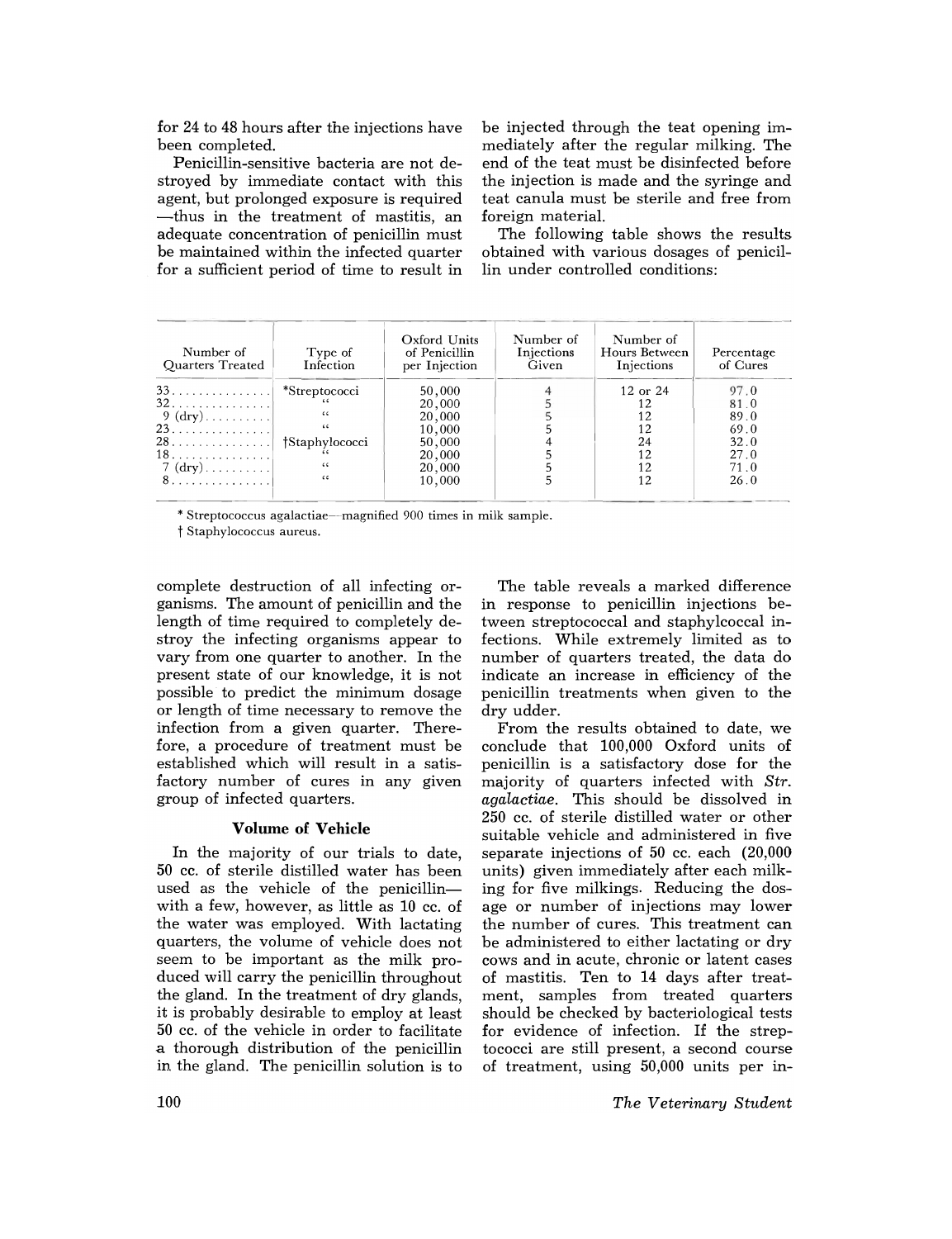jection given 4 times, either at 12 or 24 hour intervals, is recommended.

With cows producing over 50 pounds of milk a day, it may be desirable to use 50,000 units per injection on the initial treatment.

# **Plastic Glazing**

Glazing material for making longawaited repairs to brooder and laying houses, livestock and other farm buildings, and cold frames and starting beds is available once again with the release to jobbers and dealers of quantities of wirereinforced cellulose acetate plastic glazing.

Advantages of cellulose acetate plastic glazing over ordinary non-plastic glazing include the fact that it is hailproof and shatterproof—it has a bursting strength of 200 lbs. per square inch. Far lighter in weight that ordinary glazing material, a correspondingly lighter frame can be used, resulting in a saving of as much as 25 lbs. over ordinary glass sash. Being virtually weatherproof, these products should last for years. Also, this plastic permits the transmission of ultra-violet rays which furnish vitamin D, so important to chick health and the maintenance of high egg production. Moreover, it is easily applied. The material can be tacked directly to the house over the window opening and held in place by laths, or it can be tacked to a frame or sash made to fit the window opening. No special tools are needed and no putty, and the material itself can be cut to the required size with shears or snips from 28 or 36 inch width rolls.

# **Experimental Work**

Tests at the Iowa State Experiment Station, the Manitoba Experiment Station, the Ohio State Experiment Station, and the Wisconsin State Experiment Station, as reported in Everybody's Poultry Magazine's "Poultry House Blue Prints," have proved the superiority of cellulose acetate plastic glazing over the more commonly used glazing material for brooding chicks. At the Iowa Station, for example, 10-

*Fall,1945* 

weeks-old chicks raised under cellulose acetate plastic glazing weighed 708.5 grams each, while chicks raised under ordinary glazing weighed only 484 grams each. In two tests of 50 chicks each at the Manitoba Experiment Station, 47 were brought to maturity when brooded under the cellulose acetate plastic glazing while only 34 lived to maturity when brooded under ordinary glazing. Investigators at the Ohio State Experiment Station found that enough of the effective ultra-violet rays were transmitted by the cellulose acetate plastic glazing to offer protection against leg weakness (rickets). The Wisconsin State Experiment Station test resulted in unmistakable symptoms of leg weakness when chicks were brooded behind ordinary glazing, but there were no symptoms of rickets when chicks were brooded under cellulose acetate plastic glazing. Also, increases up to 20 percent in hatchability have been reported when ordinary glazing was replaced with cellulose acetate plastic glazing in hen houses.

## **Advantages**

In addition to admitting a high percentage of ultra-violet rays, they are so constructed as to provide thousands of tiny lenses which spread the entering sunlight and prevent it from burning. This, with the plastic's high heat-holding property, which slows up the overnight loss of sun heat accumulated inside the chicken house during the day, all adds up to at least ten degrees more warmth for the chicks even in the coldest weather. Increased evaporation helps to keep the house dry, and provides more easily maintained sanitary conditions and a healthier situation all the way around for poultry raising when used for glazing.

The same properties of materials which give advantages over ordinary glazing material apply equally well to cold frames and starting beds where they help to bring plants to earlier and sturdier maturity. Wher the use of such beds is extensive the saving in material and labor over heavier, shatterable material is considerable. In glazing applications where clear vision is not essential, such as in storm doors, garage and barn doors, basement